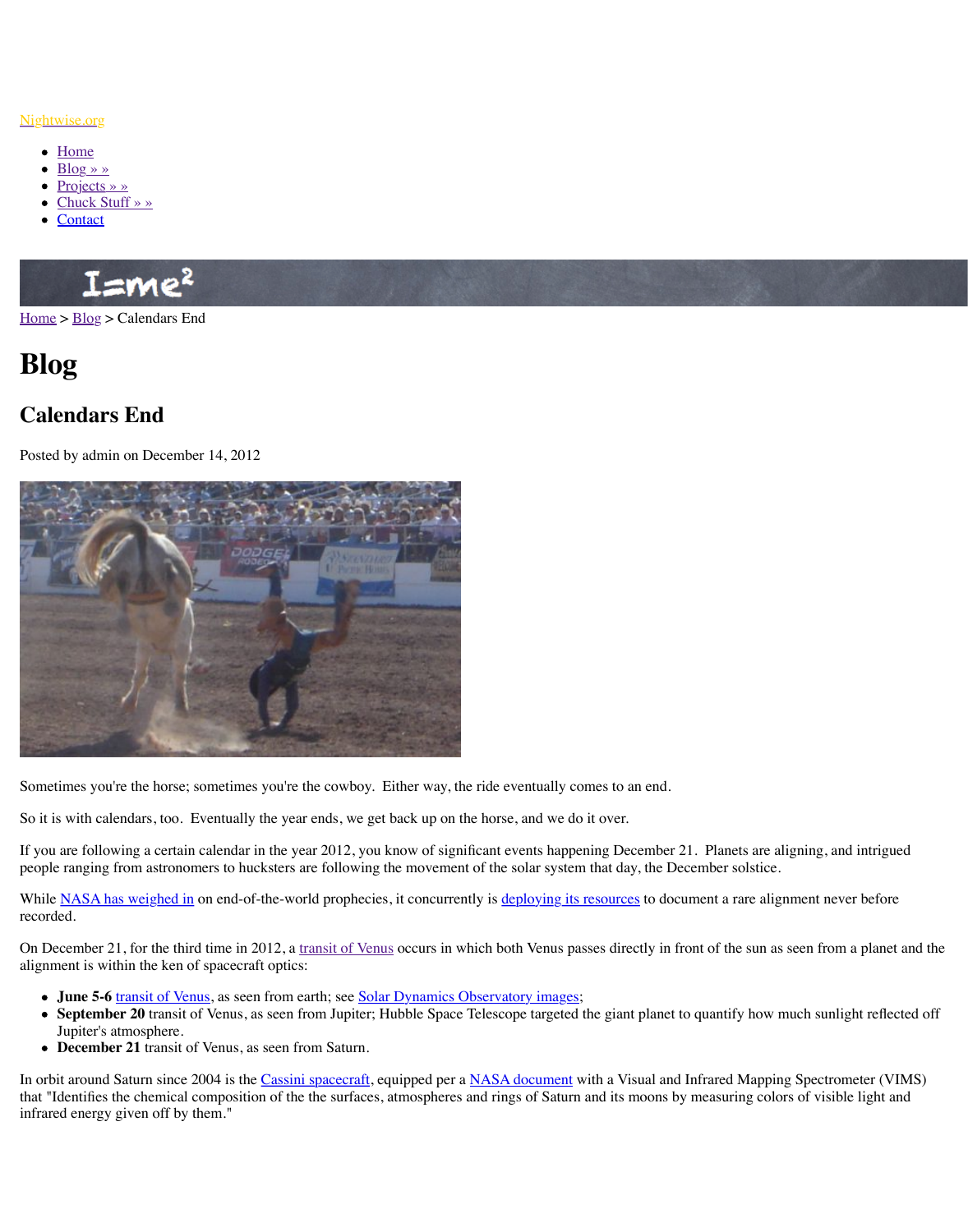Posted by Pharmf372 on May 30th, 2014 Very nice site! [url=http://ypxaie[o2.com/rrqsrro/2.h](http://www.transitofvenus.org/history/black-drop)tml]cheap goods[/url]

Posted by Pharme5 on May 30th, 2014 Very nice site!

Posted by Pharme890 on Jun 1st, 2014 Very nice site!

Posted by Pharmd67 on Jun 2nd, 2014 Very nice site! cheap goods

Posted by Pharmk106 on Jun 2nd, 2014 [Very nice s](http://www.nightwise.org/blog/mstci-intro/)ite! cheap goods http://opeyixa2.com/rvqsrrx/4.html

Posted by Pharma891 on Jun 2nd, 2014 Very nice site! [url=http://opeyixa2.com/rvqsrrx/2.html]cheap goods[/url]

Posted by Pharmg204 on Jun 2nd, 2014 Very nice site! cheap goods http://opeyixa2.com/rvqsrrx/4.html

Posted by Pharme669 on Jun 2nd, 2014 Very nice site!

Posted by Pharmk640 on Jun 3rd, 2014 Very nice site! cheap goods

Posted by Pharmk205 on Jun 4th, 2014 Very nice site! [url=http://opeyixa2.com/qvovqqa/2.html]cheap goods[/url]

Posted by Pharme332 on Jun 4th, 2014 Very nice site!

Posted by Pharme620 on Jun 5th, 2014 Very nice site! cheap goods

Posted by Pharmd579 on Jun 5th, 2014 Very nice site! [url=http://oixapey2.com/rqsrrs/2.html]cheap goods[/url]

Posted by Pharmg273 on Jun 5th, 2014 Very nice site! cheap goods http://oixapey2.com/rqsrrs/4.html